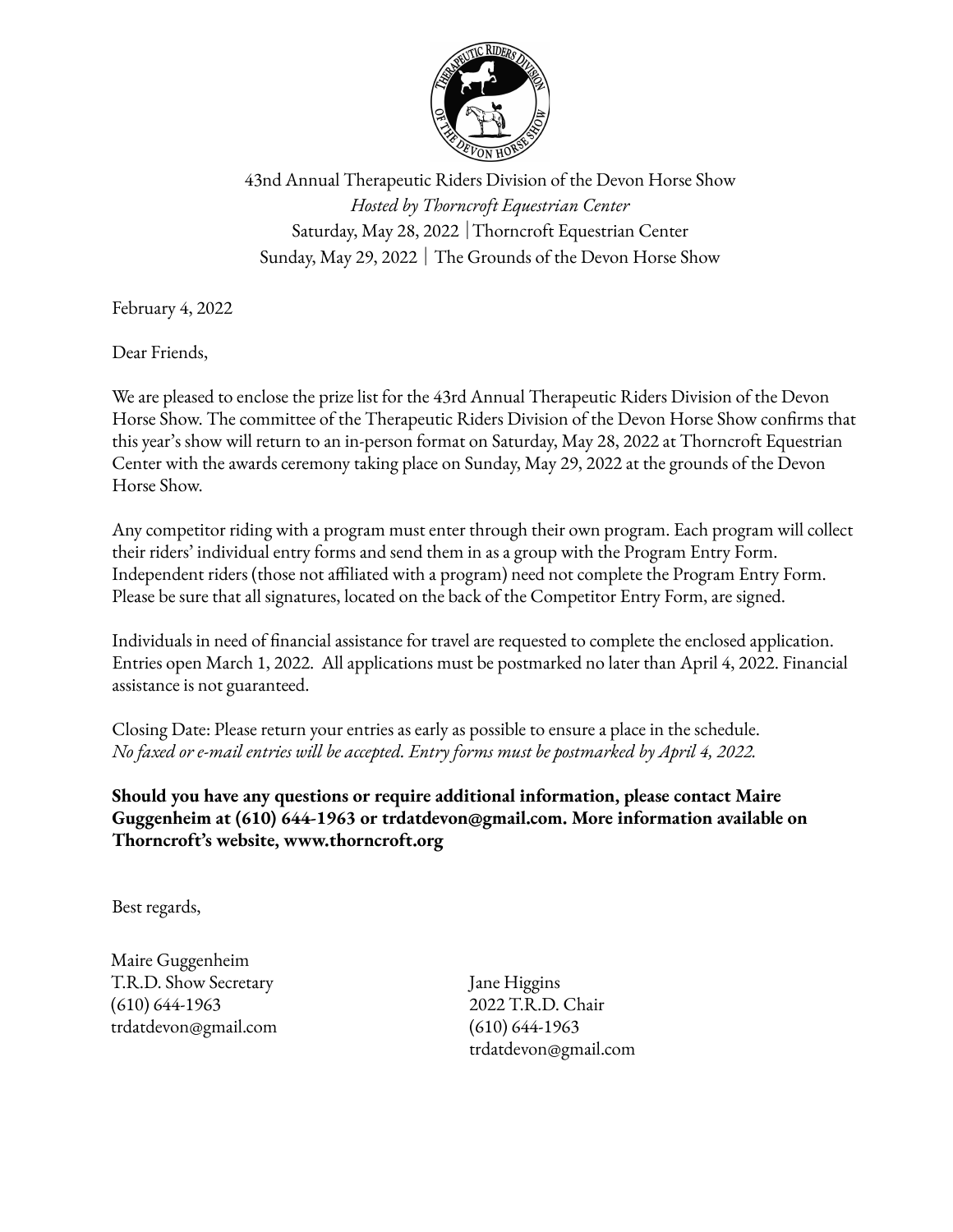## **SHOW INFORMATION**

| T.R.D CHAIR              | Jane Higgins                                                                                                                                                                                                   |  |  |
|--------------------------|----------------------------------------------------------------------------------------------------------------------------------------------------------------------------------------------------------------|--|--|
| <b>SHOW SECRETARY</b>    | Maire Guggenheim   trdatdevon@gmail.com   (610) 644-1963                                                                                                                                                       |  |  |
| TECHNICAL DELEGATE       | Kim Longo                                                                                                                                                                                                      |  |  |
| <b>JUDGES</b>            | Amy Pippin, Teresa Meyers, Suzanna Angstadt, Missy Bratton, & TBA.                                                                                                                                             |  |  |
| <b>ENTRY INFORMATION</b> | Entries open March 1, 2022<br>No faxed or e-mail entries will be accepted.<br>Entry forms must be postmarked by April 4, 2022.<br>• Please mail all entries to<br>Attn: T.R.D. 190 Line Road Malvern, PA 19355 |  |  |
| <b>REGISTRATION</b>      | \$12.00 per class. Checks payable to:<br>Therapeutic Riders Division of the Devon Horse Show.                                                                                                                  |  |  |

## **RULES AND REGULATIONS**

**The primary purpose of following rules is to ensure safety and equitable judging.**

## 1. All exhibitors are to be safely attired. Helmets are required. Whenever possible, all riders will wear hard soled **shoes with heels. In the absence of heeled shoes, the rider must have safety stirrups.**

- 2. No rider shall be attached to the horse in any way.
- 3. Side reins or draw reins are forbidden, however, anti-grass reins AKA over check, will be permitted in grass arenas only.
- 4. Program coaches will be required to see that all tack is in good working conditions.
- 5. Leaders and side aides are reminded that their function is to provide safety. Unneeded or excessive interference will result in substantial penalties for the rider.

#### 6. Entry form and liability release must be completed and signed before any rider may participate in T.R.D.

- 7. Negative Coggins taken within the last twelve (12) months must be included with entry form.
- 8. Minor lameness of any horse will be tolerated, however, at the discretion of the technical delegate or judge, any horse whose lameness presents a danger to the rider, or undue stress on the animal, may be eliminated from further classes.
- 9. Any class may be divided to junior and senior as entries warrant. You MUST indicate the competitor's age on the entry form. Insufficient entries may cause a class to be canceled.
- 10. No class will be delayed if a rider is not ready to compete. In the event of a scheduling conflict, equitation takes precedence. Any rider who is delayed by a scheduling conflict should inform the gatekeeper as soon as possible. No penalties will be incurred for riders who are late for Dressage or Trail arenas if they are delayed in the Equitation arena, or due to a horse scheduling conflict.
- 11. Service dogs only are allowed. No other animals permitted on show grounds.

#### *All disputes, issues, or concerns, must be presented to the technical delegate.*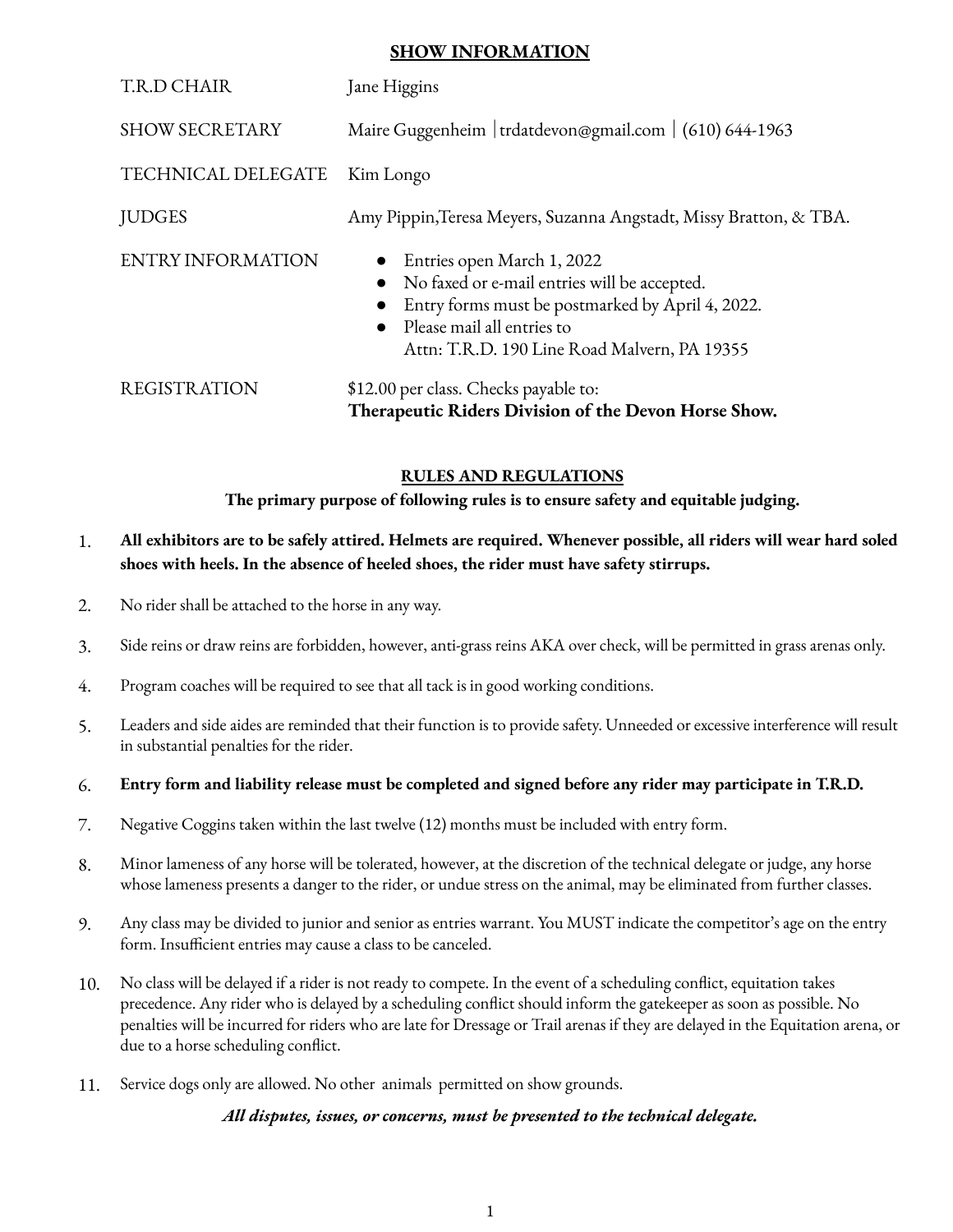## **GENERAL INFORMATION**

# *ENTRY FORMS MUST BE POSTMARKED NO LATER THAN APRIL 4, 2022*

## **TENTATIVE TIME SCHEDULE**

| Division I   | Riders with Physical Disabilities  | All Day   |
|--------------|------------------------------------|-----------|
| Division II  | Riders with Cognitive Disabilities | All Day   |
| Division III | Riders with Learning Disabilities  | All Day   |
| Division IV  | Any Rider with Any Disability      | Afternoon |
| Division V   | Miscellaneous                      | Noon      |
|              | Horse Competition                  | All Day   |

The show begins promptly at 8:00 a.m. Scheduled finish time is 6:00 p.m. Specific times will be available after May 18, 2022 at the show office (610 644-1963 and online at thorncroft.org)

## **REGISTRATION**

All competitors are required to complete all appropriate forms and return them to T.R.D. postmarked no later than April 4, 2022. **No faxed or e-mail entries accepted; only entry changes will be accepted by email. Scheduling will be made available online at least one-week prior to the competition.** Competitors may pick up their entry packets at the registration booth on the day of the show, Saturday, May 28, 2022.

## **REGISTRATION FEE**

\$12.00 per class. Checks payable to: **Therapeutic Riders Division of the Devon Horse Show.**

There is NO CHARGE for class #51-Horse of the Year Competition.

**For entry related questions, please call:** Maire Guggenheim: (610) 644-1963 or email trdatdevon@gmail.com

# **PLEASE MAIL ALL ENTRIES TO:**

**Attn: T.R.D 190 Line Rd Malvern, PA 19355**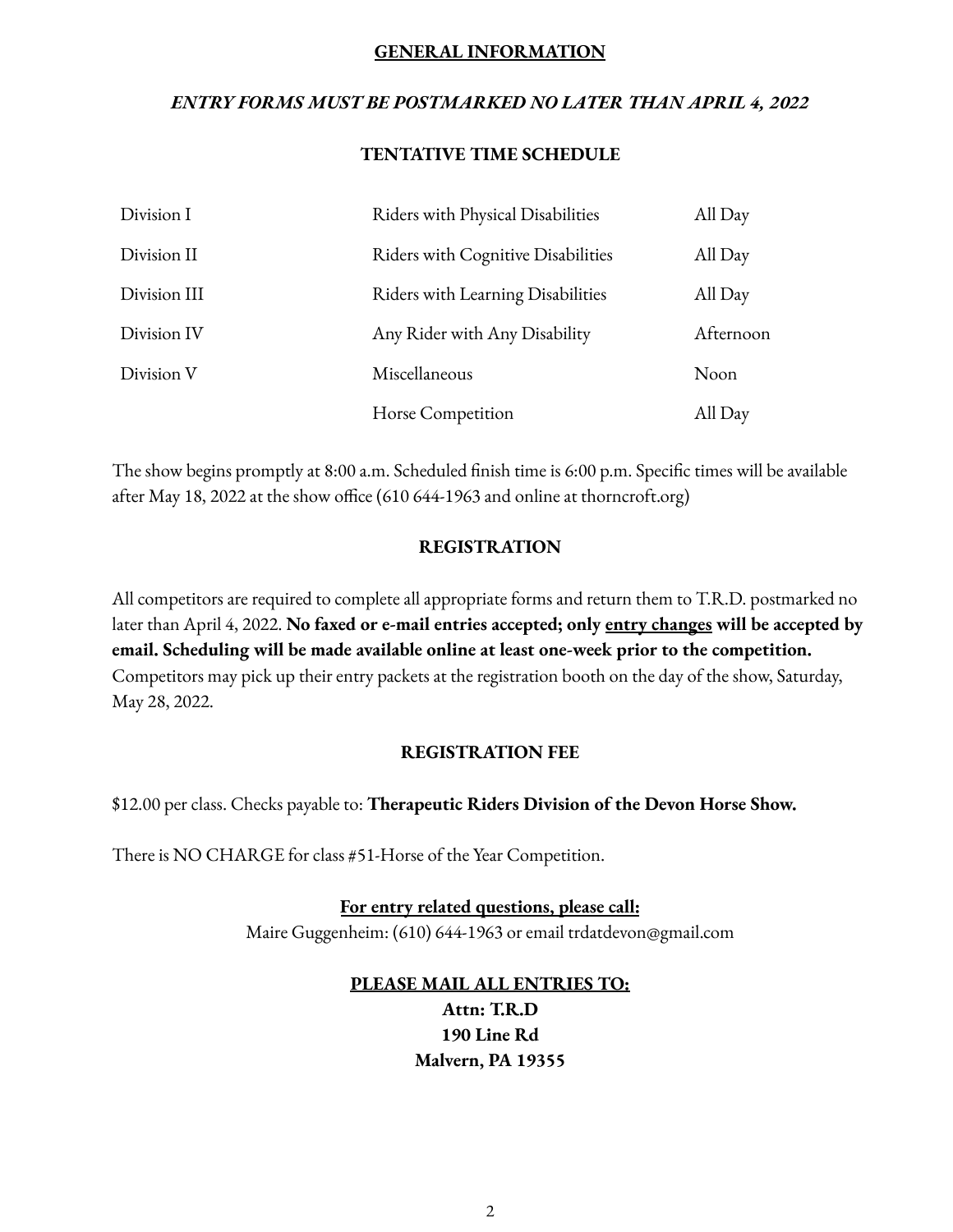# **DIVISION DESCRIPTIONS**

**RESTRICTED DIVISIONS:** A rider may be entered in only one Restricted Division.

- Division I Classes on the flat for riders with physical disabilities.
- Division II Classes on the flat for riders with cognitive disabilities
- Division III Classes on the flat for riders with learning disabilities.
- Division IV Classes on the flat for any challenged rider who does **not** require any aides.

**OPEN DIVISIONS:** Generally open to all competitors, regardless of other entries.

(See Class Descriptions)

Division V Miscellaneous classes on the flat for any challenged rider who does not require an aide.

# **JUDGING CRITERIA**

| All Classes | Rules will be followed for all classes. At the judges discretion horses deemed to be<br>unsuitable, unsafe, or not sound, for any classes, will be excused from the<br>competition. Riders will be penalized for any unnecessary assistance by their aides.<br>Riders are responsible for informing the judge if they are unable to perform certain<br>requests due to medical contraindications. |
|-------------|---------------------------------------------------------------------------------------------------------------------------------------------------------------------------------------------------------------------------------------------------------------------------------------------------------------------------------------------------------------------------------------------------|
| Equitation  | To be judged on the position of the rider, balance, use of the natural and/or<br>artificial aides, and control of the mount. Particular attention will be paid to the<br>rider's ability to safely and independently control the horse through<br>understanding and harmony in movement.                                                                                                          |
| Dressage    | To be judged on performance of the movements, accuracy, evenness of the paces,<br>and rider's ability to communicate the test to the horse.                                                                                                                                                                                                                                                       |
| Trail       | To be judged on execution of the obstacles, use of the natural and/or artificial aides,<br>control of the mount, quietness of mount, and pace.                                                                                                                                                                                                                                                    |
| Musical Kur | To be judged on suitability of music, choreography, and required elements.                                                                                                                                                                                                                                                                                                                        |
| Pas de Deux | To be judged on suitability of music, choreography, mirror moves, required<br>elements, and similarity of horses' gaits.                                                                                                                                                                                                                                                                          |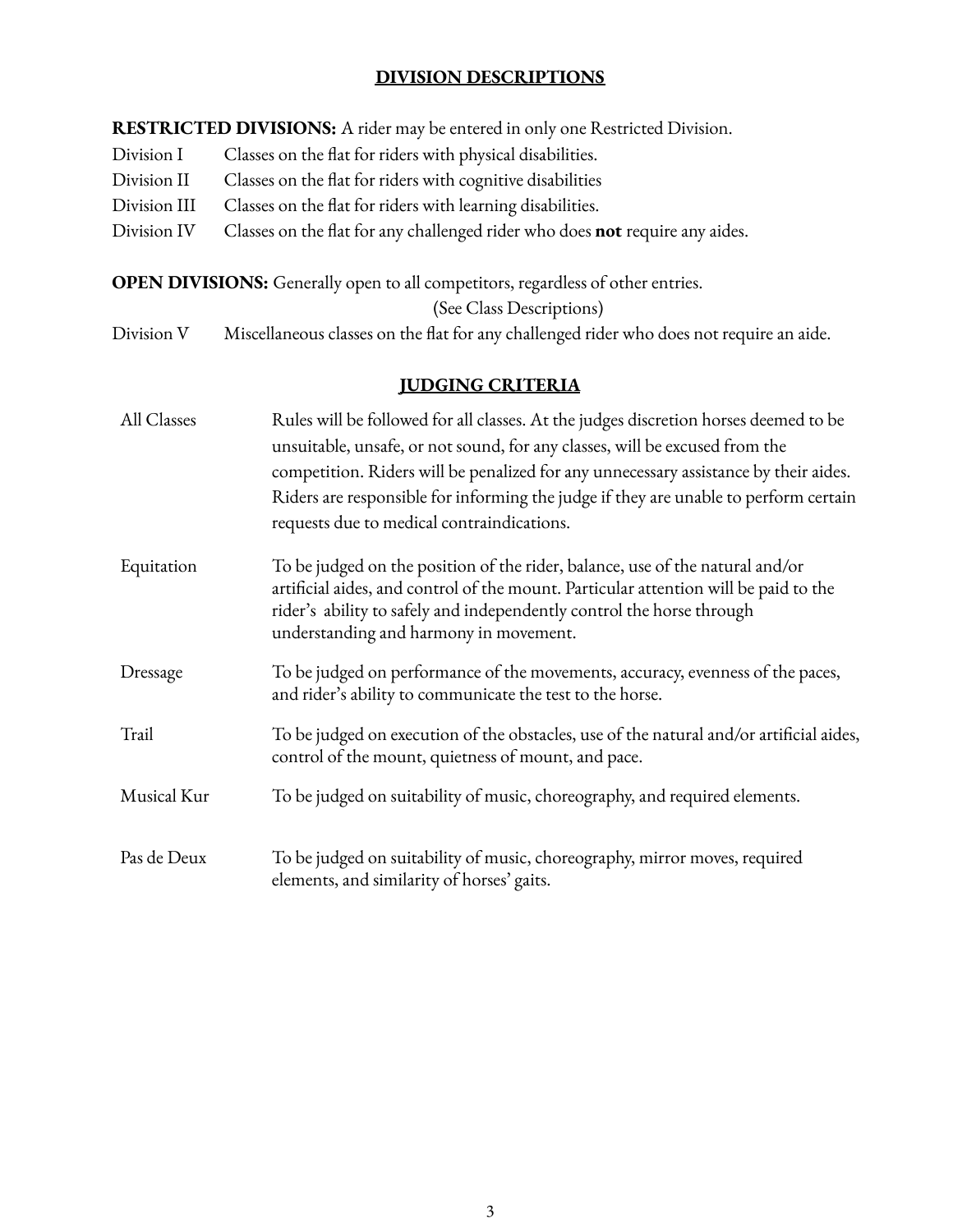## **TROPHY DESCRIPTIONS**

# **GRAND CHAMPION THE HOPE MONTGOMERY SCOTT PERPETUAL MEMORIAL TROPHY**

Sponsored by Friends of Hope Scott Awarded to the Winner of the Grand Champion Class at the Devon Horse Show

Presented at the Devon Horse Show on Sunday, May 29, 2022

# **THE BRUSHWOOD CHALLENGE TROPHY**

Sponsored by Caroline Moran Awarded to the rider entered in Division I,II,III, or IV with the highest combined score from one Equitation class plus one Dressage class.

Presented at the Devon Horse Show on Sunday, May 29, 2022

# **THE E.W. GARBISCH TROPHY**

Sponsored by Gwynne G. McDevitt Awarded to the rider entered in either Division I, II, III, or IV, with the highest score from one Equitation class.

Presented at the Devon Horse Show on Sunday, May 29, 2022

# **THE HILLTOP TROPHY**

Awarded to the rider with the highest combined score in Class 2 or 4 or 5, plus Class 7 or 9 or 10, plus Class 12 or 13, within Division I.

Presented at the Devon Horse Show on Sunday, May 29, 2022

# **THE MACDERMOTT PERPETUAL TROPHY**

Sponsored by Mary MacKinnon and Jane Higgins Awarded to the rider with the highest combined score in Class 15, 17, or 18 plus Class 22 or 23, plus class 25 or 26, within Division II.

Presented at the Devon Horse Show on Sunday, May 29, 2022

## **THE THORNCROFT PERPETUAL TROPHY**

Awarded to the rider with the highest combined score in Class 28 or 29, plus Class 31 or 32, plus Class 35, within Division III.

Presented at the Devon Horse Show on Sunday, May 29, 2022

## **THE STEPHANIE BENNETT PERPETUAL TROPHY**

Awarded to the rider with the highest combined score in Class 38 and 41 and 43 within Division IV. Presented at the Devon Horse Show on Sunday, May 29, 2022

# **THE ANNE JOYCE COCHRANE TROPHY**

Awarded to the rider entered in either Division I, II, III, or IV with the highest score in a Trail class.

Presented at the Devon Horse Show on Sunday, May 29, 2022

# **ANN DIXON ARTISTIC AWARD**

Awarded to the rider exemplifying outstanding artistic interpretation and expression in a musical freestyle. Presented at the Devon Horse Show on Sunday, May 29, 2022

# **HERITAGE LEAD LINE CHAMPION**

Awarded to the winner of the lead line class.

Trophy to be mailed to the winning rider's program by June 30, 2022.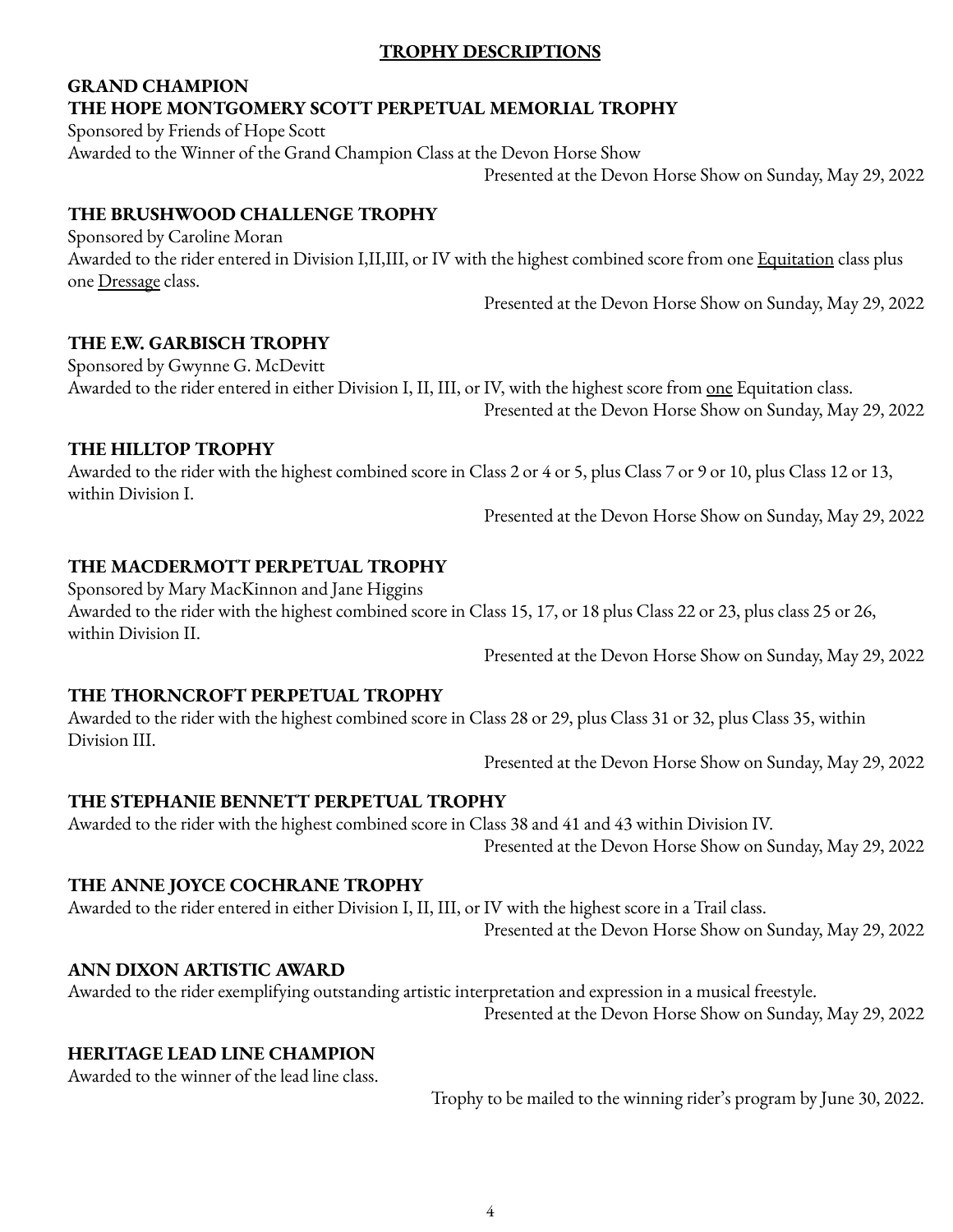# **CLASS DESCRIPTIONS DIVISION I**

Classes on the flat for physically challenged riders. Trophy and eight ribbons in each class. Riders may enter one equitation class, one dressage class, and one trail class. Riders entered in this division may not enter classes in any other Divisions except Division V. Please try to stay at the same level within this division, i.e., walk equitation, walk dressage, and walk trail.

Riders should be prepared to do any or all of the following tests listed under each class description at the judges' discretion**.**

| Class $#1$  | Novice Walk-Must have one or more aides and leader.       |                                                                 |                                  |
|-------------|-----------------------------------------------------------|-----------------------------------------------------------------|----------------------------------|
|             | Tests:<br>Walk 10 m circle                                |                                                                 | Change directions                |
|             | Halt four sec.                                            |                                                                 |                                  |
|             |                                                           |                                                                 |                                  |
| Class $#2$  | Intermediate Walk-May have one side aide, no leader.      |                                                                 |                                  |
|             | Tests:                                                    |                                                                 |                                  |
|             | Walk 10 m circle<br>Walk serpentine around cone           |                                                                 | Halt 4 sec.<br>Change directions |
|             |                                                           |                                                                 |                                  |
| Class #3    |                                                           | Novice Walk/Trot- Must have one or more aides, may have leader. |                                  |
|             | Tests:                                                    |                                                                 |                                  |
|             | Walk 10m circle<br>Trot sitting/rising                    |                                                                 | Halt 4 sec.<br>Change directions |
|             |                                                           |                                                                 |                                  |
| Class $#4$  | Intermediate Walk/Trot-May have one side aide, no leader. |                                                                 |                                  |
|             | Tests:                                                    |                                                                 |                                  |
|             | Walk 10m circle<br>Trot serpentine around cones           |                                                                 | Trot 20m circle                  |
|             | Walk figure 8                                             |                                                                 | Trot sitting/rising              |
|             | Halt from the trot through the walk (4 sec.)              |                                                                 | Change directions                |
| Class $#5$  | Beginner Walk/Trot/Canter-No side aides                   |                                                                 |                                  |
|             | Tests:                                                    |                                                                 |                                  |
|             | Trot serpentine around cones                              |                                                                 | Trot 20m circle                  |
|             | Trot figure 8                                             |                                                                 | Trot sitting/rising              |
|             | Canter in both directions individually                    |                                                                 | Change directions                |
|             | Halt from trot through walk                               |                                                                 |                                  |
|             |                                                           | <b>DRESSAGE</b>                                                 |                                  |
|             |                                                           | No leaders permitted in dressage (except class $# 6$ ).         |                                  |
| Class #6    | <u>Walk Test 1</u>                                        | Special Olympics (Walk Test 1)                                  | May have leader                  |
| Class #7    | Walk Test 2                                               | T.R.D. (Walk Test 2)                                            | 1 side aide                      |
| Class #8    | Walk-Trot Test 1                                          | <b>ASPIRE</b> (Walk Trot Test 1)                                | 1 aide                           |
| Class#9     | Walk-Trot Test 2                                          | USDF 2019 Intro Test A                                          | No side aides                    |
| Class $#10$ | Walk-Trot-Canter                                          | USEF 2019 Training Level Test 1                                 | No side aides                    |
|             |                                                           |                                                                 |                                  |
|             |                                                           | <b>TRAIL</b>                                                    |                                  |

| Class #11 | Walk-Must be accompanied by 1 leader, may have side aides |
|-----------|-----------------------------------------------------------|
| Class #12 | Walk-May have 1 side aide, no leader                      |
| Class #13 | Walk-Trot-May have 1 side aide, no leader.                |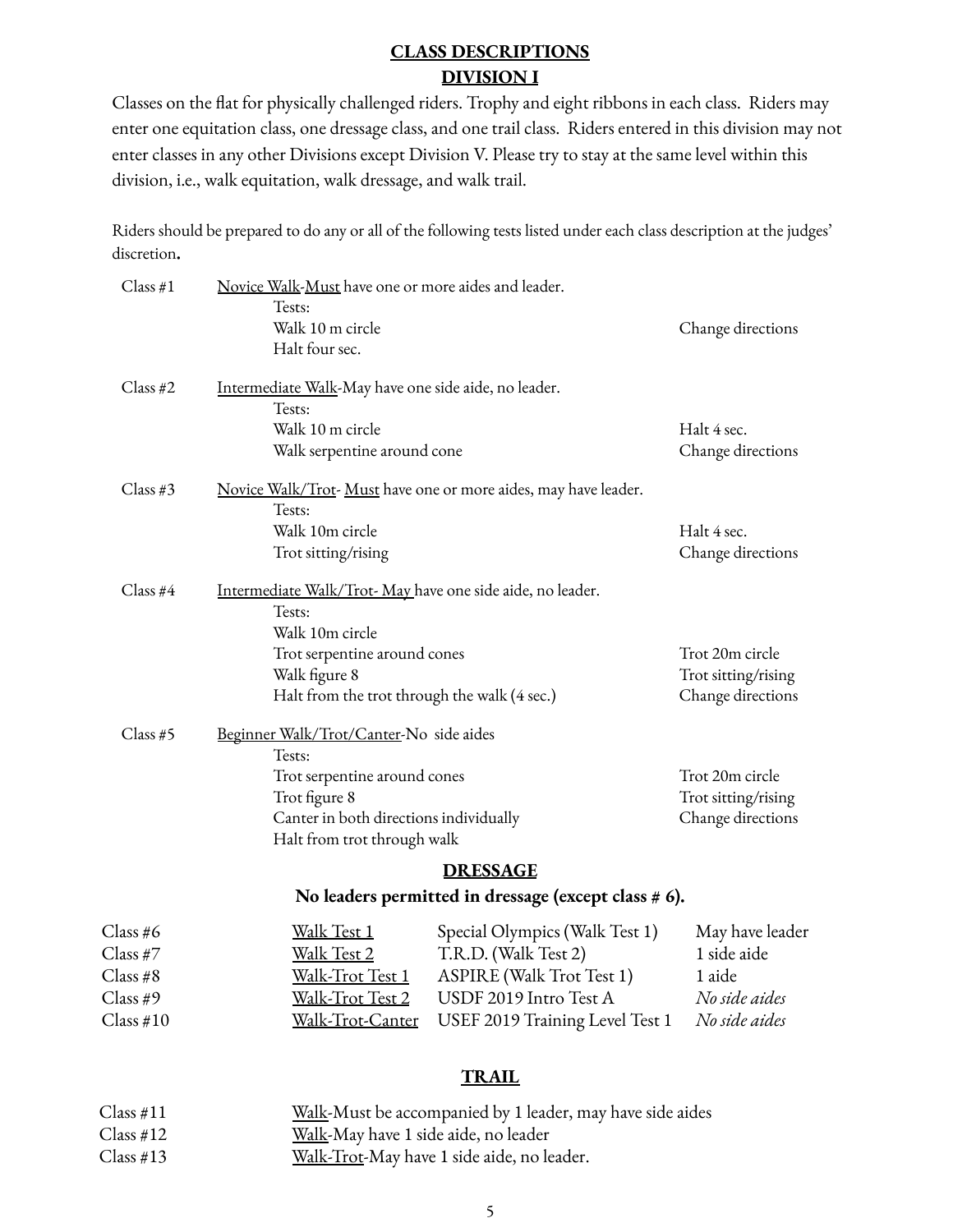#### **DIVISION II**

Classes on the flat for intellectually challenged riders. Trophy and eight ribbons awarded in each class. Riders may enter one equitation class, one dressage class, and one trail class. Riders entered in this Division may not enter classes in any other Divisions except Division V. Please try to stay at the same level within this division, i.e.: walk equitation, walk dressage, and walk trail.

#### **EQUITATION**

Riders should be prepared to do any or all of the following tests listed under each class description at the judge's discretion.

| Class #14   | Novice Walk-Must have one or more side aides and leader.                      |                     |  |
|-------------|-------------------------------------------------------------------------------|---------------------|--|
|             | Tests:                                                                        | Change directions   |  |
|             | Walk 10 m circle                                                              | Halt 4 sec.         |  |
| Class #15   | Intermediate Walk-May have one side aide, no leader.                          |                     |  |
|             | Tests:                                                                        |                     |  |
|             | Walk 10m circle                                                               | Halt 4 sec.         |  |
|             | Walk serpentine around cones.                                                 | Change directions   |  |
| Class #16   | Novice Walk/Trot-Must have one or more side aides, may have leader.<br>Tests: |                     |  |
|             | Walk 10m circle. Walk serpentine                                              | Halt 4 sec.         |  |
|             | Trot sitting//rising                                                          | Change directions.  |  |
| Class $#17$ | Intermediate Walk/Trot-May have one side aide, no leader.                     |                     |  |
|             | Tests:                                                                        |                     |  |
|             | Trot serpentine around cones                                                  | Trot 20m circle     |  |
|             | Walk figure 8                                                                 | Trot sitting/rising |  |
|             | Halt from the trot through the walk (4 seconds)                               | Change directions   |  |
| Class #18   | Beginner Walk/Trot/Canter-No side aides                                       |                     |  |
|             | Tests:                                                                        |                     |  |
|             | Trot serpentine around cones                                                  | Trot 20m circle     |  |
|             | Trot figure 8                                                                 | Trot sitting/rising |  |
|             | Canter in both directions individually                                        | Change directions   |  |
|             | Halt from trot through walk                                                   |                     |  |
|             | DRESSAGE-No leaders except class #19                                          |                     |  |
|             |                                                                               |                     |  |

#### Special Olympics (Walk Test 1) May have leader

| Class #19 Walk Test $1$    | Special Olympics (Walk Test 1)     | May have leader |
|----------------------------|------------------------------------|-----------------|
| $Class #20$ Walk Test 2    | T.R.D. (Walk Test 2)               | 1 side aide     |
| Class #21 Walk-Trot Test 1 | ASPIRE (Walk-Trot Test 1)          | 1 side aide     |
| $Class #22$ Walk-Trot      | USDF 2019 Intro A Walk-Trot Test 2 | No side aides   |
| Class #23 Walk-Trot-Canter | USEF 2019 Training Level Test 1    | No side aides   |

## **TRAIL**

Class #24 <u>Walk</u>-Must have leader. Side aides as needed.

Class #25 Walk-Trot-May have 1 side aide, no leader.

Class #26 <u>Walk-Trot</u>-No side aides.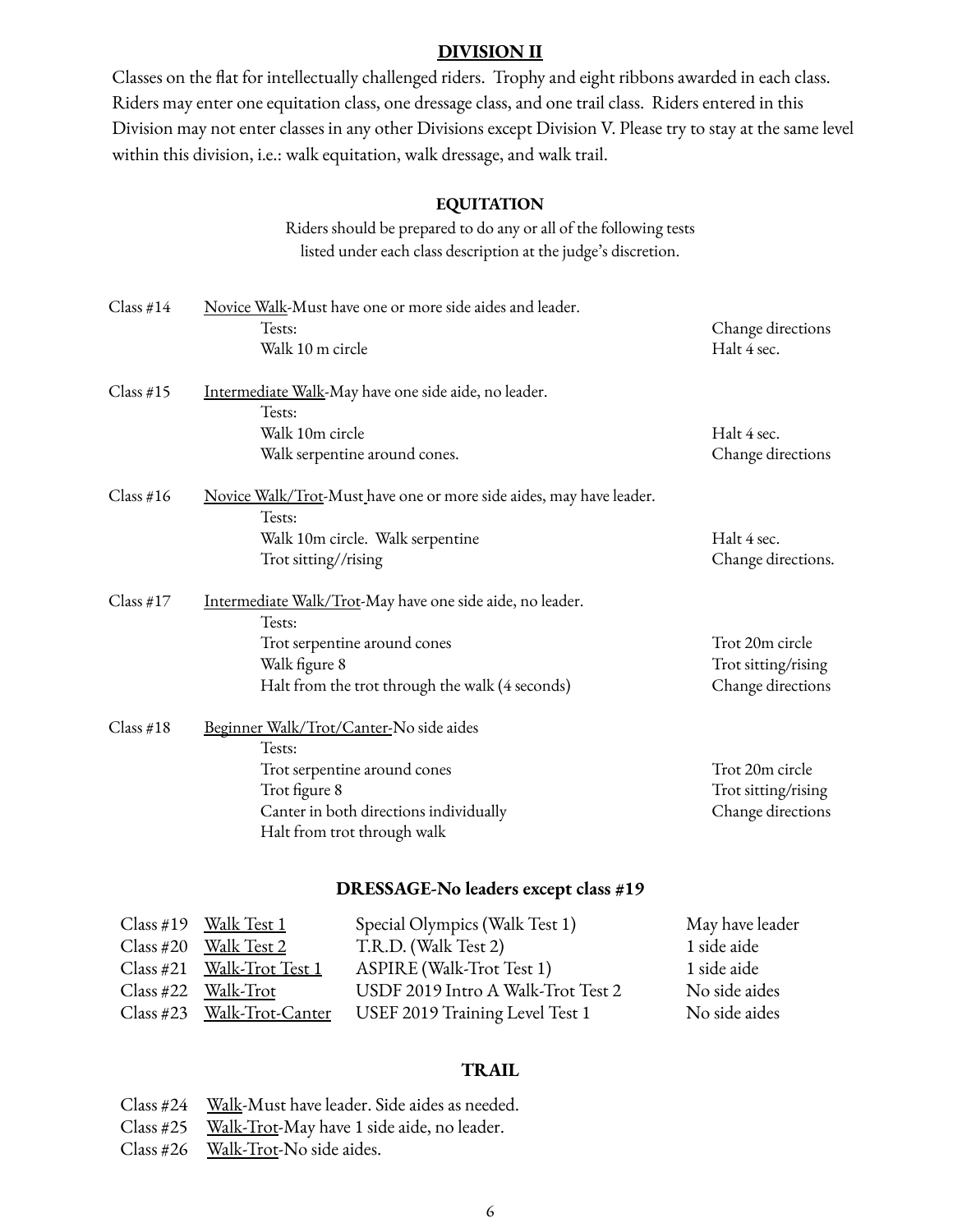### **DIVISION III**

### **No leaders in this division.**

Classes on the flat for learning challenged riders. Trophy and eight ribbons awarded in each class. Riders may enter one equitation class, one dressage class, and one trail class. Riders entered in this Division may not enter classes in other divisions except Division V. Please try to stay at the same level within this division, i.e., walk equitation, walk dressage, and walk trail.

#### **EQUITATION**

Riders should be prepared to do any or all of the following tests listed under each class description at the judge's discretion.

| $Class \#27$ | Intermediate Walk-May be accompanied by 1 side aide.<br>Tests:<br>Walk 10 m circle<br>Walk serpentine around cones                                                      | Change directions<br>Halt 4 sec.                            |
|--------------|-------------------------------------------------------------------------------------------------------------------------------------------------------------------------|-------------------------------------------------------------|
| $Class \#28$ | Intermediate Walk-Trot-May be accompanied by 1 side aide.<br>Tests:<br>Trot serpentine around cones<br>Walk figure 8<br>Halt from the trot through the walk (4 seconds) | Trot 20m circle<br>Trot sitting/rising<br>Change directions |
| Class #29    | Intermediate-Walk-Trot-Canter-No side aides.<br>Tests:<br>Trot serpentine around cones.<br>Trot figure 8<br>Halt from trot through walk                                 | Trot 20m circle<br>Trot sitting/rising                      |

### **DRESSAGE**

| Class #30 Walk Test 2        | T.R.D. (Walk Test 2)            | May have 1 side aide |
|------------------------------|---------------------------------|----------------------|
| $Class #31$ Walk-Trot Test 2 | USDF 2019 Intro A               | May have 1 side aide |
| Class #32 Walk-Trot-Canter   | USDF 2019 Training Level Test 1 | No side aides        |

#### **TRAIL**

- Class #33 Walk-May have one side.
- Class #34 Walk-Trot-May have one side aide.
- Class #35 Walk-Trot-No side aides.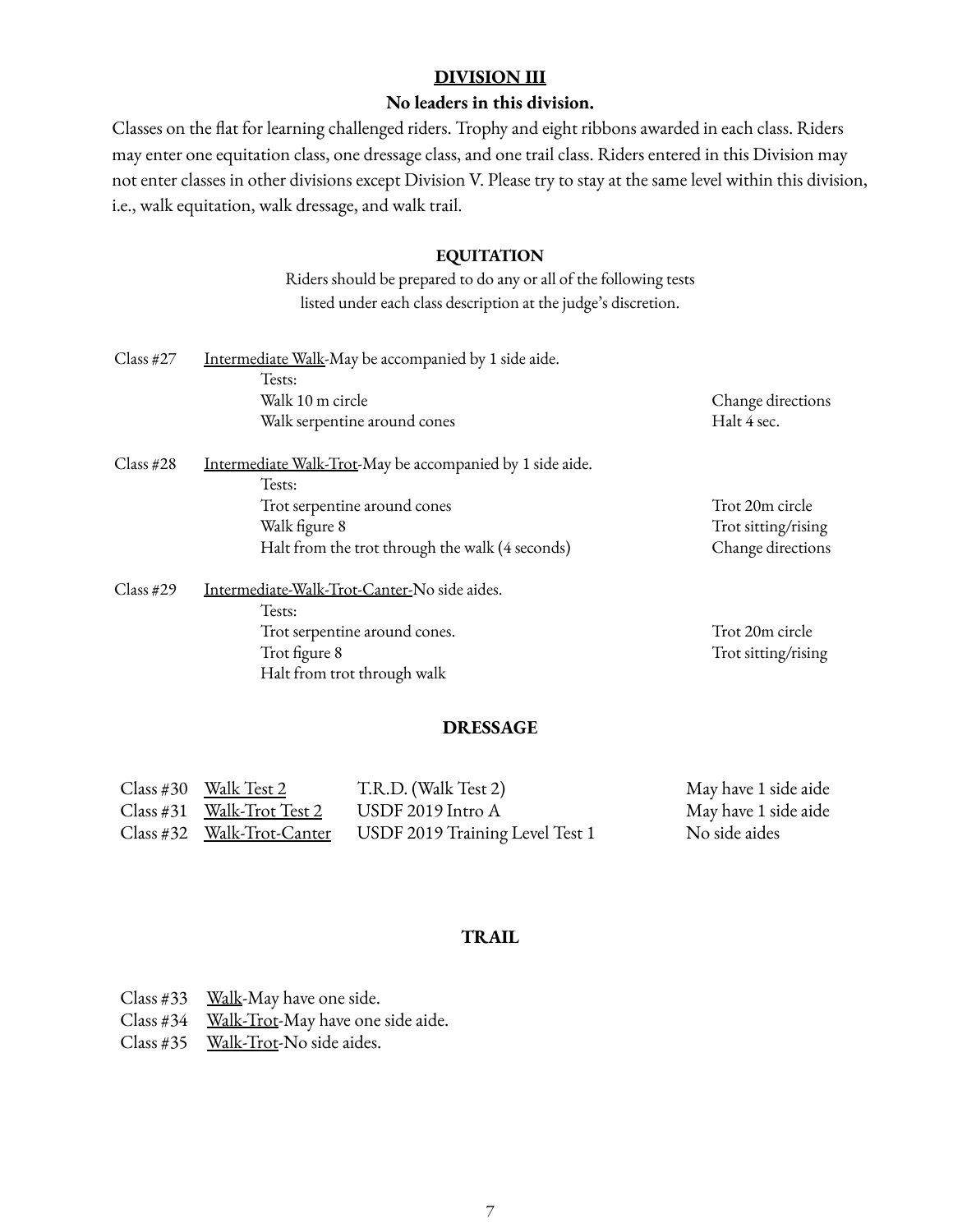#### **DIVISION IV**

#### **Advanced riders. No aides in this division.**

Classes on the flat. This Division is open to any rider with disabilities who does not require a side aide and who is not entered in Divisions I, II, or III. Trophy and eight ribbons awarded in each class. Riders may enter one equitation class, one dressage class, and one trail class. Please try to stay at the same level within this division, i.e.: walk equitation, walk dressage, and walk trail.

#### **EQUITATION**

Riders should be prepared to do any or all of the following tests listed under each class description at the judge's discretion.

| Class #36 | Advanced Walk-No aides                |                             |
|-----------|---------------------------------------|-----------------------------|
|           | Tests:                                |                             |
|           | Walk 10m circle                       | Change directions           |
|           | Walk serpentine around cones          | Halt 4 sec.                 |
|           | Walk figure 8                         |                             |
| Class #37 | Advanced Walk-Trot-No aides           |                             |
|           | Tests:                                |                             |
|           | Trot serpentine around cones          | Trot 20m circle             |
|           | Change directions                     | Trot sitting/rising         |
|           | Trot figure 8                         | Halt from trot through walk |
|           | Perform and/or describe diagonals     |                             |
| Class #38 | Advanced Walk-Trot-Canter-No aides    |                             |
|           | Tests:                                |                             |
|           | Trot serpentine around cones          | Trot 20m circle             |
|           | Change directions                     | Trot sitting/rising         |
|           | As a group, canter in both directions | Trot figure 8               |
|           | on the correct lead                   | Halt from trot through walk |
|           | Perform and/or describe diagonals     |                             |
|           | <b>DRESSAGE</b>                       |                             |
| Class #39 | Walk Test 3                           | T.R.D. (Walk Test 3)        |
| Class #40 | Walk-Trot Test 3                      | USDF 2019 Intro B           |

#### Class #41 Walk-Trot-Canter Canter USEF 2019 Training Level Test 1

### **TRAIL**

- Class #42 Walk-No side aides.
- Class #43 Walk-Trot-No side aides.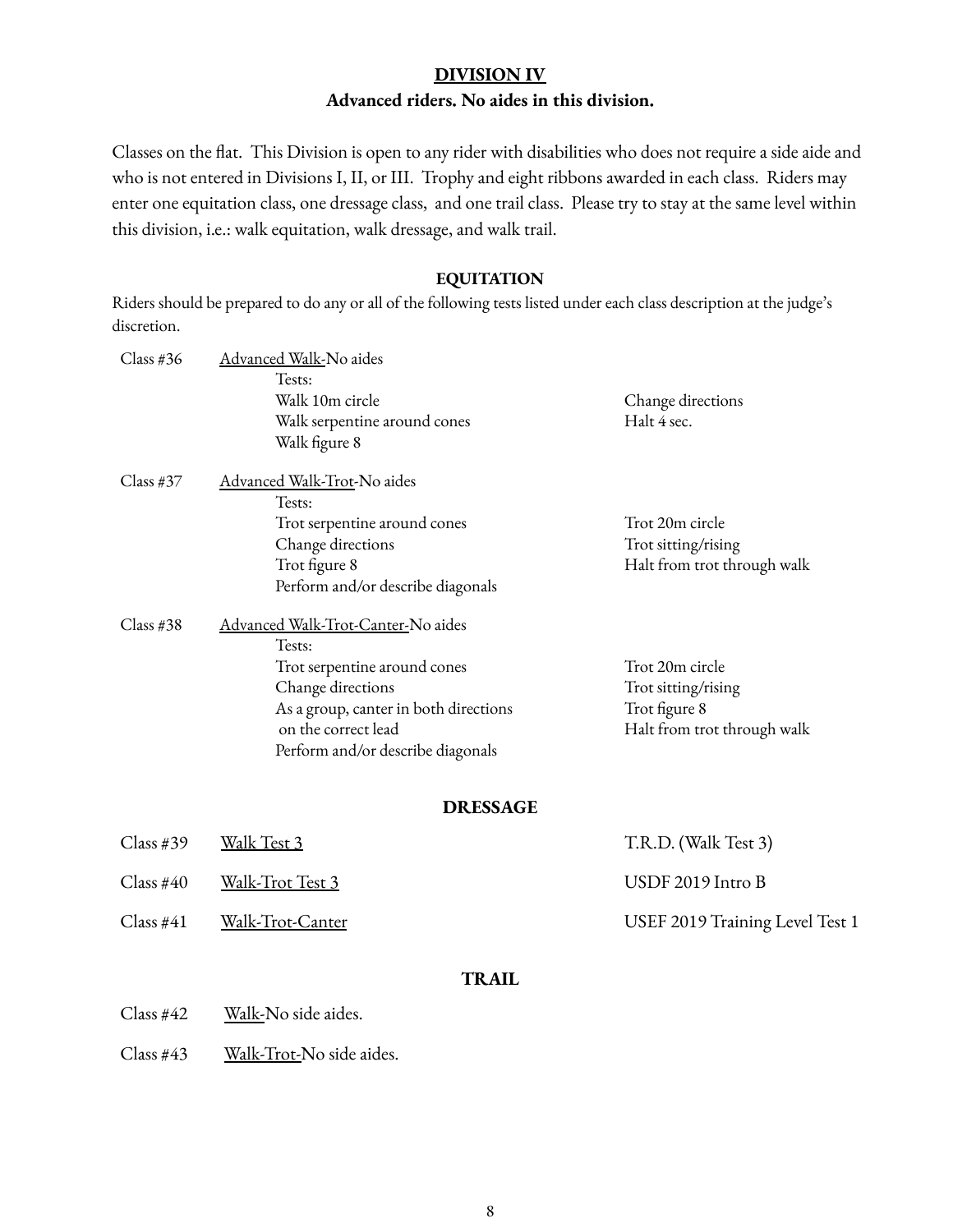## **DIVISION V**

#### Classes for any rider.

- Class #44 Costume Class-Open to any rider with a flair for fun and creativity. Ribbons for all competitors.
- Class #45 Leadline Equitation-Must be accompanied by a leader, may be accompanied by one or two side aides. To be judged at the walk. Riders in the class eligible only for costume class #44.

Class #46 Walk Musical Kur-No aides. Test length 3-5 minutes. Trophy and eight ribbons. Required elements: 10 m half circle both directions Change rein Halt Free walk on long rein

- Class #47 Walk-Trot Musical Kur-No aides. Test length 3-5 minutes. Trophy and eight ribbons. Required elements: Trot 20m circles both directions Free walk on long rein Halt Canter optional
- Class #48 Pas de Deux Musical Kur-No aides. Test length 3-5 minutes. Trophy and eight ribbons. Required elements: Mirror 20m circles Halt Free walk on long rein

#### **JUMPING**

(Does not count towards trophies)

| Class #49 | Jumping $(18 \text{ in.})$ | No aides. Will be asked to jump fences at the trot or canter. Height not to<br>exceed 18 inches. Evenness of pace to count. |
|-----------|----------------------------|-----------------------------------------------------------------------------------------------------------------------------|
| Class #50 | Jumping $(2 \text{ ft.})$  | No aides. Will be asked to jump fences at the trot or canter. Height not to<br>exceed 2 feet. Evenness of pace to count.    |

Class #51 Horse of the Year Competition (no charge) Horses entered in this division must be entered in a minimum of three T.R.D. classes (one each in Equitation, Dressage, and Trail) throughout the day. One class must be a walk class and one class must be a trot class. Horses will be judged on performance (gaits, temperament, and suitability as a therapeutic horseback riding mount) in the arena(s) and at the mounting ramp(s).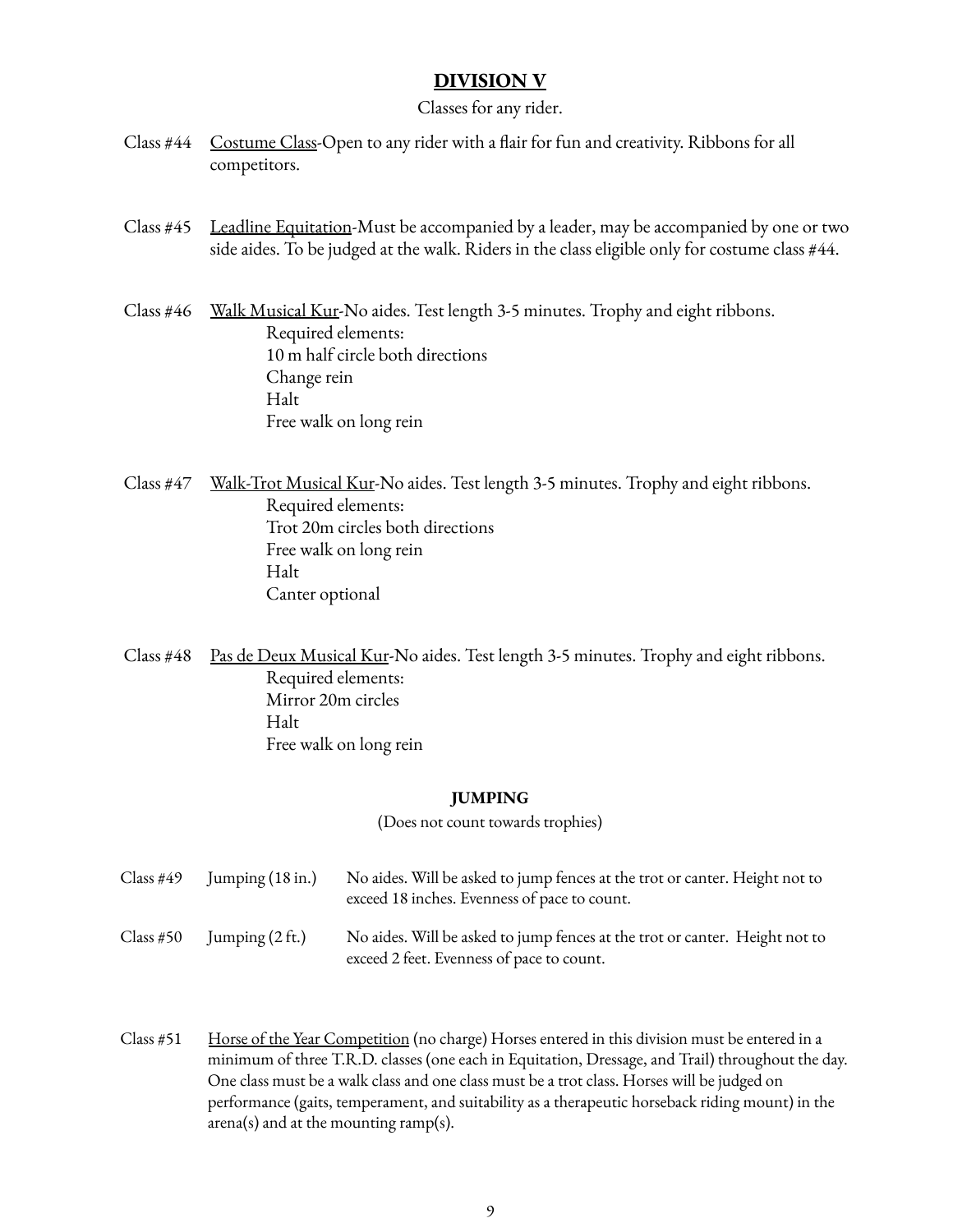#### **TRAIL CLASS**

The Trail class map will be posted by the appropriate Trail Class Ring. Competitors may walk the course unmounted on the morning of the show or at the judges' discretion.

Riders may be asked to do any combination of the following:

*Walk only Classes may be asked to do any of the following:* Walk over ground poles in a jump position (if medically possible) Demonstrate ability to steer, stop and turn Serpentine through cones or halt between two ground poles Answer questions about different articles of tack Perform a figure of 8 Demonstrate good horsemanship and proper treatment of their mount

*Classes that trot may be asked to do any of the following:* Walk over ground poles in a jump position (if medically possible) Demonstrate ability to steer, stop and turn Serpentine through cones or halt between two ground poles Answer questions about different articles of tack Perform a figure of 8 Be asked to trot Demonstrate good horsemanship and proper treatment of their mount

# *Advanced Class may be asked to do any of the following:* Any of the above mentioned movements Trot certain obstacles Properly dismount Identify basic parts of the horse, bridle or saddle Demonstrate good horsemanship and proper treatment of their mount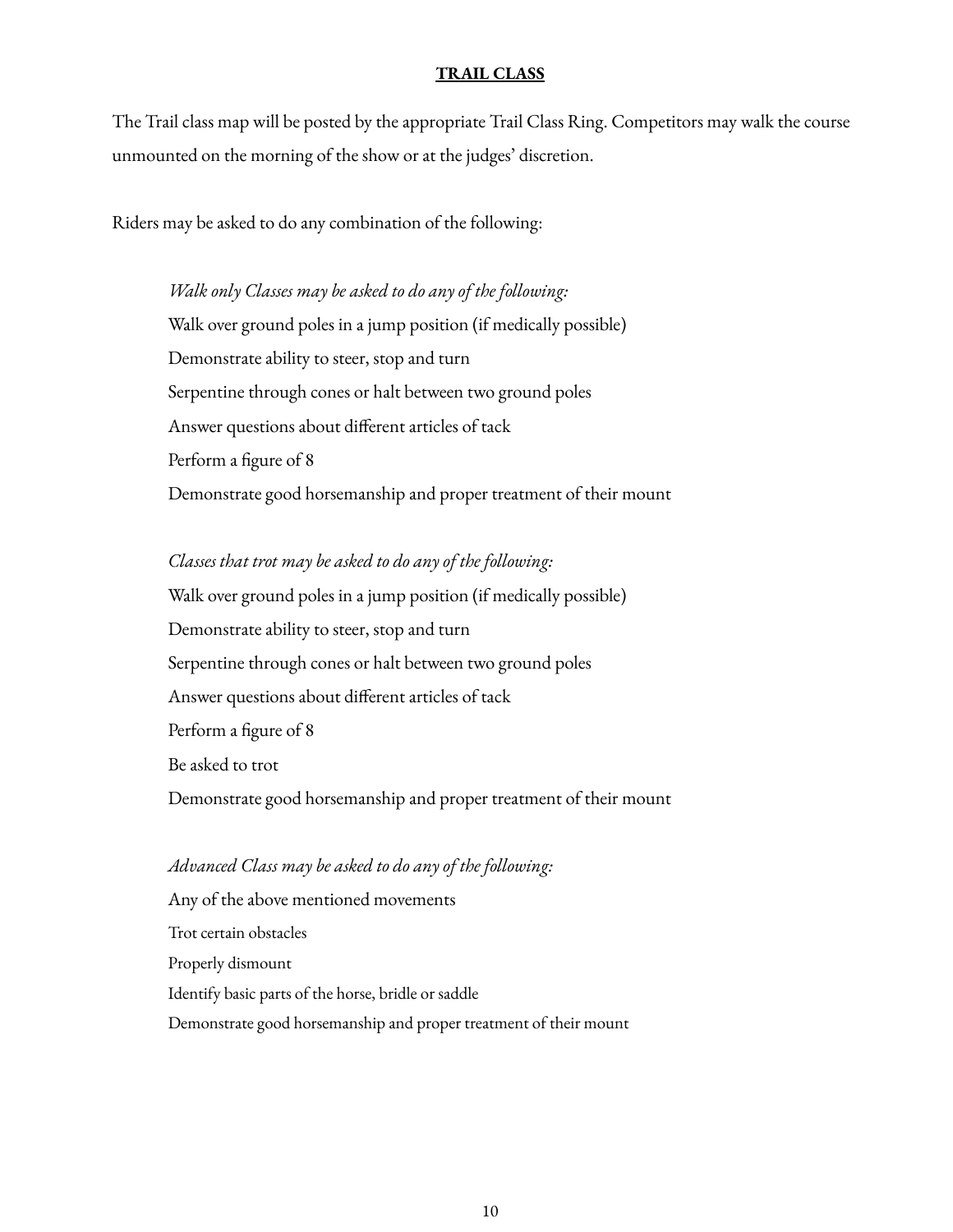# **COMPETITOR ENTRY FORM 2022**

# **Note: If you ride with a program, you must send the entry through that program. ALL FIELDS MUST BE COMPLETED AND ENTRY FEES ENCLOSED IN ORDER FOR ENTRY TO BE ACCEPTED**

| Competitor Name/Age:___________                                                                                                                                                                                                                                                                                                                                                                                                                                                                                                                                                                                                                                                                                                                              |           |              |                      |     |
|--------------------------------------------------------------------------------------------------------------------------------------------------------------------------------------------------------------------------------------------------------------------------------------------------------------------------------------------------------------------------------------------------------------------------------------------------------------------------------------------------------------------------------------------------------------------------------------------------------------------------------------------------------------------------------------------------------------------------------------------------------------|-----------|--------------|----------------------|-----|
|                                                                                                                                                                                                                                                                                                                                                                                                                                                                                                                                                                                                                                                                                                                                                              | First     | Last         |                      | Age |
|                                                                                                                                                                                                                                                                                                                                                                                                                                                                                                                                                                                                                                                                                                                                                              |           |              |                      |     |
| Street                                                                                                                                                                                                                                                                                                                                                                                                                                                                                                                                                                                                                                                                                                                                                       | City      |              | State                | Zip |
|                                                                                                                                                                                                                                                                                                                                                                                                                                                                                                                                                                                                                                                                                                                                                              |           |              |                      |     |
|                                                                                                                                                                                                                                                                                                                                                                                                                                                                                                                                                                                                                                                                                                                                                              |           |              |                      |     |
|                                                                                                                                                                                                                                                                                                                                                                                                                                                                                                                                                                                                                                                                                                                                                              |           |              |                      |     |
| <b>Division</b>                                                                                                                                                                                                                                                                                                                                                                                                                                                                                                                                                                                                                                                                                                                                              | Class $#$ | # Side Aides | Horse(s)             |     |
| Equitation                                                                                                                                                                                                                                                                                                                                                                                                                                                                                                                                                                                                                                                                                                                                                   |           |              |                      |     |
| Dressage                                                                                                                                                                                                                                                                                                                                                                                                                                                                                                                                                                                                                                                                                                                                                     |           |              |                      |     |
| Trail                                                                                                                                                                                                                                                                                                                                                                                                                                                                                                                                                                                                                                                                                                                                                        |           |              |                      |     |
|                                                                                                                                                                                                                                                                                                                                                                                                                                                                                                                                                                                                                                                                                                                                                              |           |              |                      |     |
| <b>Restricted Division</b>                                                                                                                                                                                                                                                                                                                                                                                                                                                                                                                                                                                                                                                                                                                                   | Class #   | #Side Aides  | Horse(s)             |     |
| Costume                                                                                                                                                                                                                                                                                                                                                                                                                                                                                                                                                                                                                                                                                                                                                      |           |              |                      |     |
| Lead Line                                                                                                                                                                                                                                                                                                                                                                                                                                                                                                                                                                                                                                                                                                                                                    |           |              |                      |     |
| Musical Kur                                                                                                                                                                                                                                                                                                                                                                                                                                                                                                                                                                                                                                                                                                                                                  |           |              |                      |     |
| Pas de Deux                                                                                                                                                                                                                                                                                                                                                                                                                                                                                                                                                                                                                                                                                                                                                  |           |              |                      |     |
| Jumping                                                                                                                                                                                                                                                                                                                                                                                                                                                                                                                                                                                                                                                                                                                                                      |           |              |                      |     |
| Horse Competition<br>(no charge)                                                                                                                                                                                                                                                                                                                                                                                                                                                                                                                                                                                                                                                                                                                             |           |              |                      |     |
| <b>REGISTRATION FEE:</b><br><b>PERCLASS-\$12.00</b>                                                                                                                                                                                                                                                                                                                                                                                                                                                                                                                                                                                                                                                                                                          |           |              | TOTAL ENCLOSED \$:   |     |
| <b>PLEASE NOTE:</b> All winners of the trophies awarded at Devon will be asked to attend the awards ceremonies on<br>Sunday, May 29, 2022. Please provide the program name and contact number where you can be contacted after the<br>show Saturday evening.<br>$CONTACT NAME: \begin{tabular}{@{}c@{}} \hline \multicolumn{3}{c}{\textbf{CONTACT}} \#: & \multicolumn{3}{c}{\textbf{CONTACT}} \#: & \multicolumn{3}{c}{\textbf{CONTACT}} \#: & \multicolumn{3}{c}{\textbf{CONTACT}} \#: & \multicolumn{3}{c}{\textbf{CONTACT}} \#: & \multicolumn{3}{c}{\textbf{CONTACT}} \#: & \multicolumn{3}{c}{\textbf{CONTACT}} \#: & \multicolumn{3}{c}{\textbf{CONTACT}} \#: & \multicolumn{3}{c}{\textbf{CONTACT}} \#: & \multicolumn{3}{c}{\textbf$<br>COACH NAME: |           |              | $\text{CONTACT}\#$ : |     |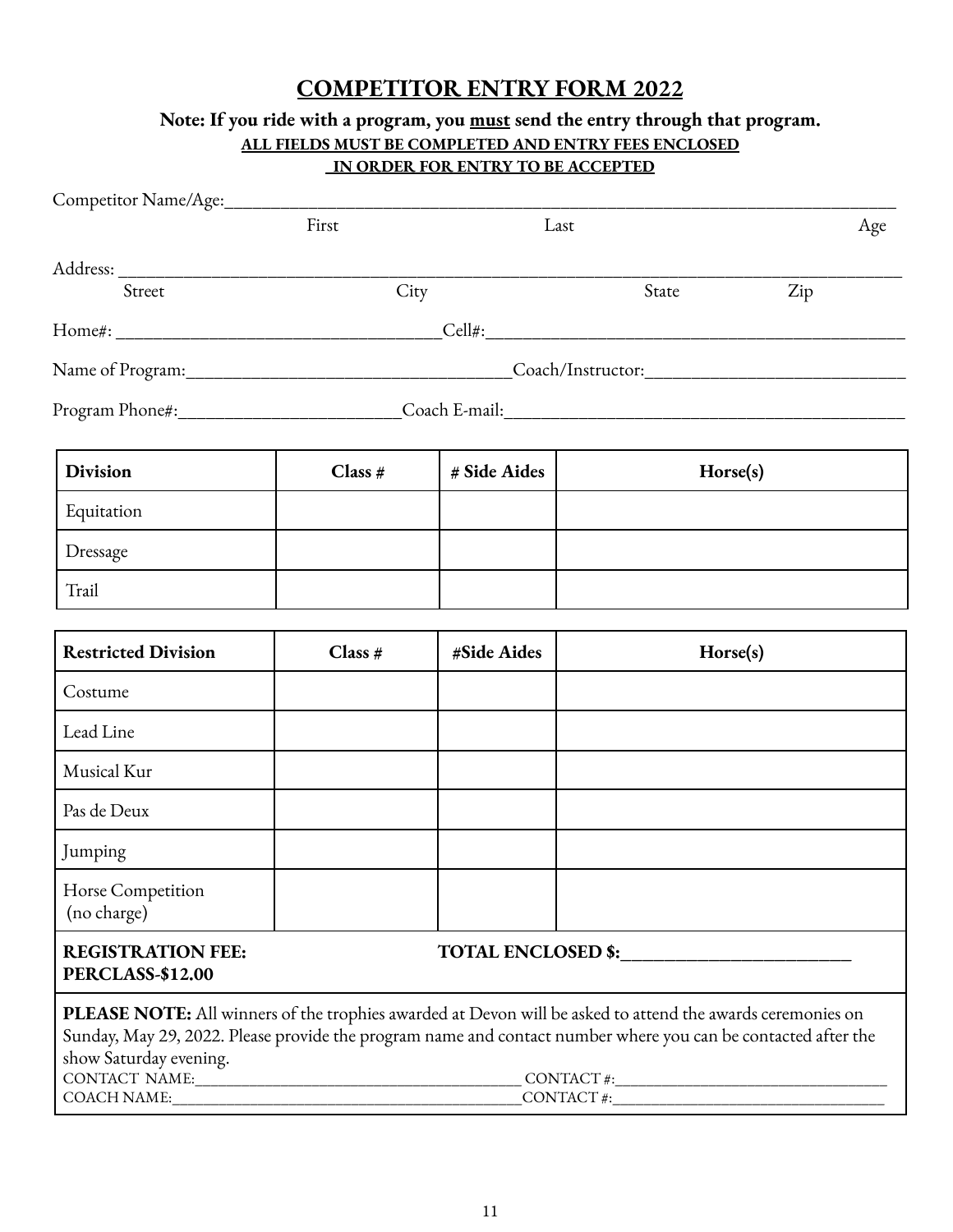# **RIDING PROGRAM ENTRY FORM ALL SPACE MUST BE COMPLETED FOR RIDER TO BE ENTERED**

No rider participating in a program will be considered entered unless listed on this form with horse specified for each class. In the case of conflicts between a competitor's form and this one, this one will be given priority. The April 4, 2022 postmark date applies. This form may be copied as needed, but all signatures must be original.

| ADDRESS: No. 1999                                     |        |              |   |            |              |                                                      |              |   |               |       |
|-------------------------------------------------------|--------|--------------|---|------------|--------------|------------------------------------------------------|--------------|---|---------------|-------|
|                                                       |        |              |   |            |              |                                                      |              |   |               |       |
|                                                       |        |              |   |            |              |                                                      |              |   |               |       |
|                                                       |        |              |   |            |              |                                                      |              |   |               |       |
|                                                       |        |              |   |            |              | (One trainer per form please)                        |              |   |               |       |
|                                                       |        |              |   |            |              | <b>ENTRIES</b>                                       |              |   |               |       |
|                                                       |        |              |   |            |              | Rider                                                |              |   |               |       |
| <b>Division</b> (circle one): I                       |        | $\mathbf{H}$ | Ш | IV         | $\mathbf{V}$ | <b>Division</b> (circle one): <b>I</b>               | $\mathbf{I}$ | Ш | IV            | V     |
| $Class \#$                                            |        |              |   |            |              | $Class \#$                                           |              |   |               |       |
| Class #                                               |        |              |   |            |              | Class #                                              |              |   |               |       |
| $Class \#$                                            |        |              |   |            |              | $Class \#$                                           |              |   |               | Horse |
| $Class \#$                                            |        |              |   |            |              |                                                      |              |   |               |       |
| $Class \#$                                            |        |              |   |            |              |                                                      |              |   |               |       |
| $Class \#$                                            |        |              |   |            |              | Class #                                              |              |   |               |       |
| Rider______________                                   |        |              |   | Age        |              | Rider______________                                  |              |   |               |       |
| <b>Division</b> (circle one): <b>I II</b>             |        |              | Ш | ${\bf IV}$ | V            | <b>Division</b> (circle one): I                      | $\mathbf{I}$ | Ш | $\mathbf{IV}$ | V     |
| $Class \#$                                            |        |              |   |            |              | $Class \#$                                           |              |   |               |       |
|                                                       |        |              |   |            |              |                                                      |              |   |               |       |
|                                                       |        |              |   |            |              | Class #                                              |              |   |               |       |
|                                                       |        |              |   |            |              |                                                      |              |   |               |       |
|                                                       |        |              |   |            |              |                                                      |              |   |               |       |
| Class #                                               |        |              |   |            |              | Class #                                              |              |   |               |       |
|                                                       |        |              |   |            |              | Rider                                                |              |   | Age           |       |
| <b>Division</b> (circle one): $I$ $II$ $III$ $IV$ $V$ |        |              |   |            |              | <b>Division</b> (circle one): $I$ <b>II III IV V</b> |              |   |               |       |
| $Class \#$                                            |        |              |   |            |              |                                                      |              |   |               |       |
| Class #                                               |        |              |   |            |              | Class #                                              |              |   |               |       |
|                                                       |        |              |   |            |              | Class #                                              |              |   |               |       |
| Class #                                               |        |              |   |            |              | Class #                                              |              |   |               |       |
| Class #                                               |        |              |   |            |              | Class #                                              |              |   |               |       |
| Class #                                               | Horse_ |              |   |            |              | $Class \#$                                           | Horse        |   |               |       |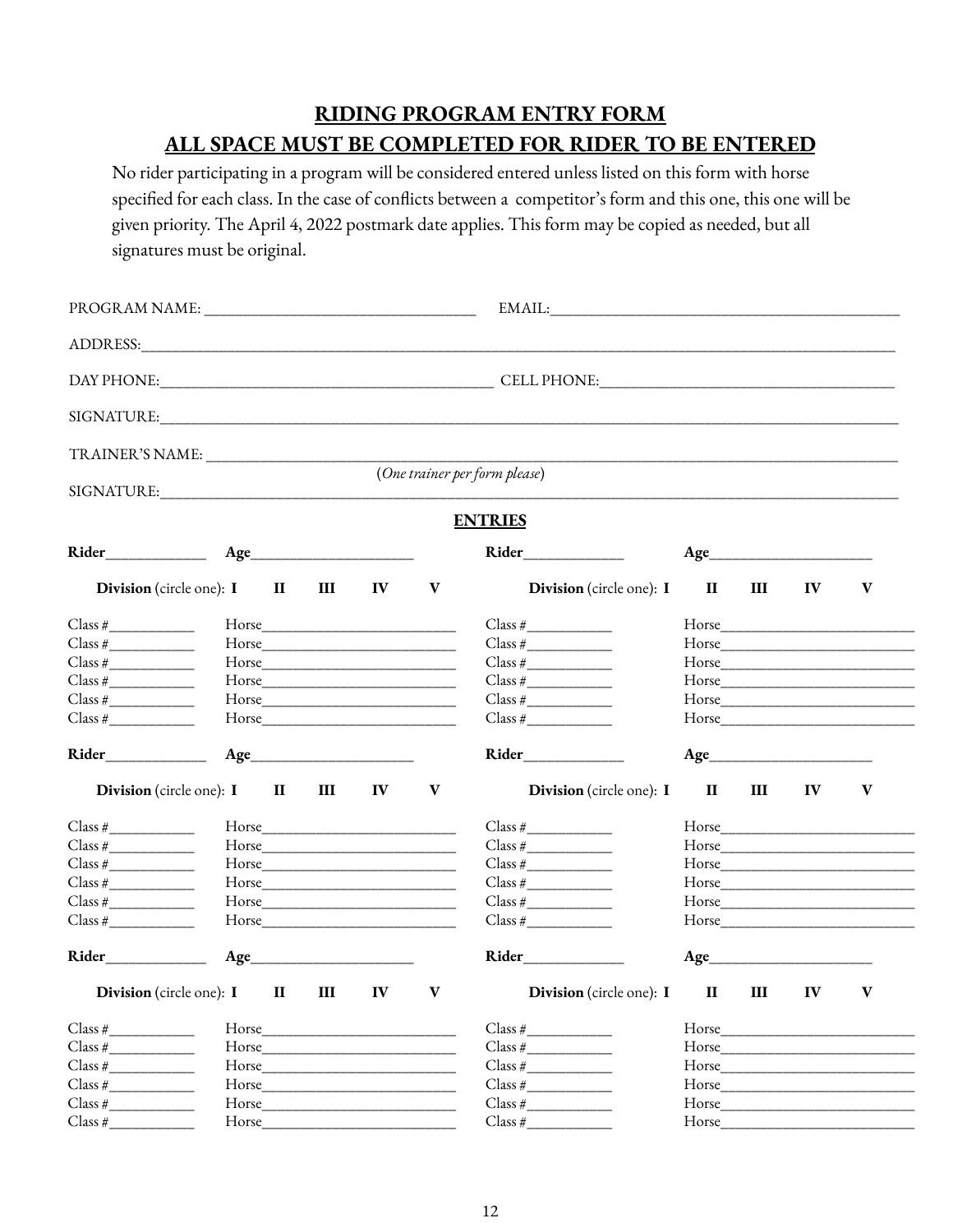## **LIABILITY RELEASE** *May 2022*

In consideration of your accepting\_\_\_\_\_\_\_\_\_\_\_\_\_\_\_\_\_\_\_\_\_\_\_\_\_ (competitor) in the Therapeutic Riders Division of the Devon Horse Show (hereafter referred to as "T.R.D") on May 28, 2022 and May 29, 2022, I hereby, intending to be legally bound, waive and release all claims for damages I may have against Thorncroft Equestrian Center, Devon Horse Show and Country Fair, Inc., their owners, instructors, side aides and/or employees and other persons assisting in this Division from any liability resulting from participation of the above competitor and indemnify them against such liability. I recognize that equestrian activities involve a calculated risk, and I undertake full responsibility for accidents and injuries.

DATE:

 $SIGNED:$ 

Parent, guardian, or adult participant (over 18)

## **CONSENT TO TREATMENT**

I authorize such physician or medical staff as the Show Committee may designate to carry out any medical or surgical treatment and/or medication necessary, or to take the above-named participant to the emergency room of the nearest hospital, and I further authorize the physician, hospital, or medical staff to provide treatment deemed necessary by them for the well-being of such participant.

DATE:

SIGNED:

Parent, guardian, or adult participant (over 18)

**EXHIBITORS AND COACHES**: It is your responsibility to be prompt to classes and to provide the necessary number of side aides for each rider. The Show Committee WILL NOT be responsible for the supervision of any riders.

**MAKE CHECKS PAYABLE TO:** Therapeutic Riders Division of the Devon Horse Show

# **ALL ENTRY FORMS AND CHECKS MUST BE POSTMARKED NO LATER THAN APRIL 4, 2022 Mail To: Attn: T.R.D., 190 Line Road, Malvern, PA 19355**

QUESTIONS: Call Maire Guggenheim, at 610-644-1963 or email trdatdevon@gmail.com

## Note: All signatures on this page must be by a parent, legal guardian or adult participant (over 18). **No other signatures will be accepted.**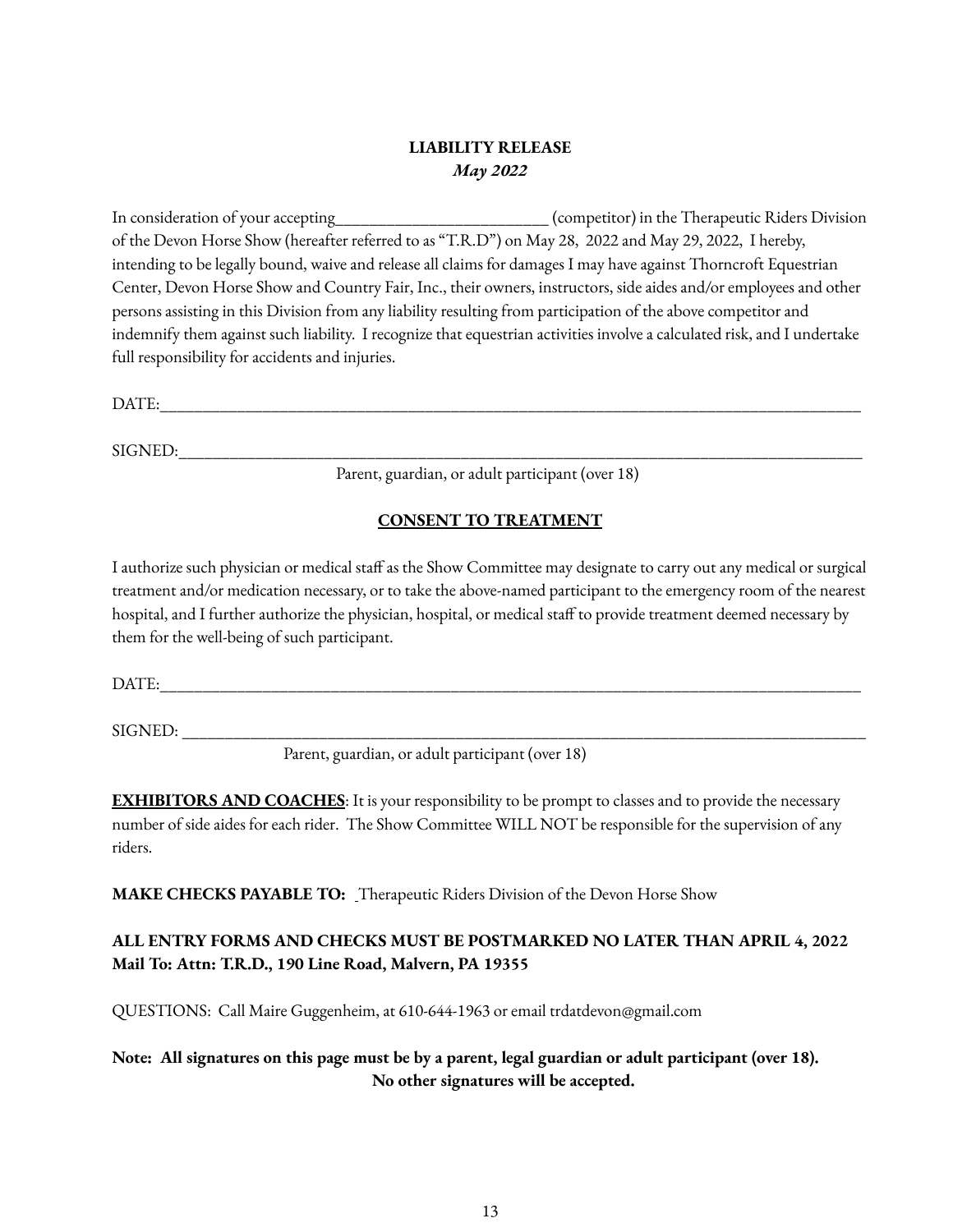#### **TRAVEL SUBSIDY INFORMATION**

As in the past, the purpose of the subsidy is to allow competitors with special financial constraints the ability to participate in a premier horse show. These funds will not, nor were they intended to underwrite all of the costs involved with bringing riders to the show. The rider's ability or level of skill is not a limiting factor. Due to the limited resources available, we ask that both the potential participants and any programs exhaust all other possible funding sources in their area before applying for our travel subsidy fund.

PLEASE NOTE: Application for travel subsidies must be postmarked no later than April 4, 2022.

### **APPLICATION FOR TRAVEL FUNDING**

| General Information                                                                                                         |
|-----------------------------------------------------------------------------------------------------------------------------|
|                                                                                                                             |
|                                                                                                                             |
|                                                                                                                             |
|                                                                                                                             |
|                                                                                                                             |
|                                                                                                                             |
|                                                                                                                             |
| Has your program or the individual attempted to solicit contributions from corporations, foundations, and/or individuals to |
|                                                                                                                             |
|                                                                                                                             |

**Thank you for returning your application to: Attn: T.R.D. 190 Line Road Malvern, PA 19355 Individuals or programs receiving travel funding will be notified on or before May 6, 2022.**